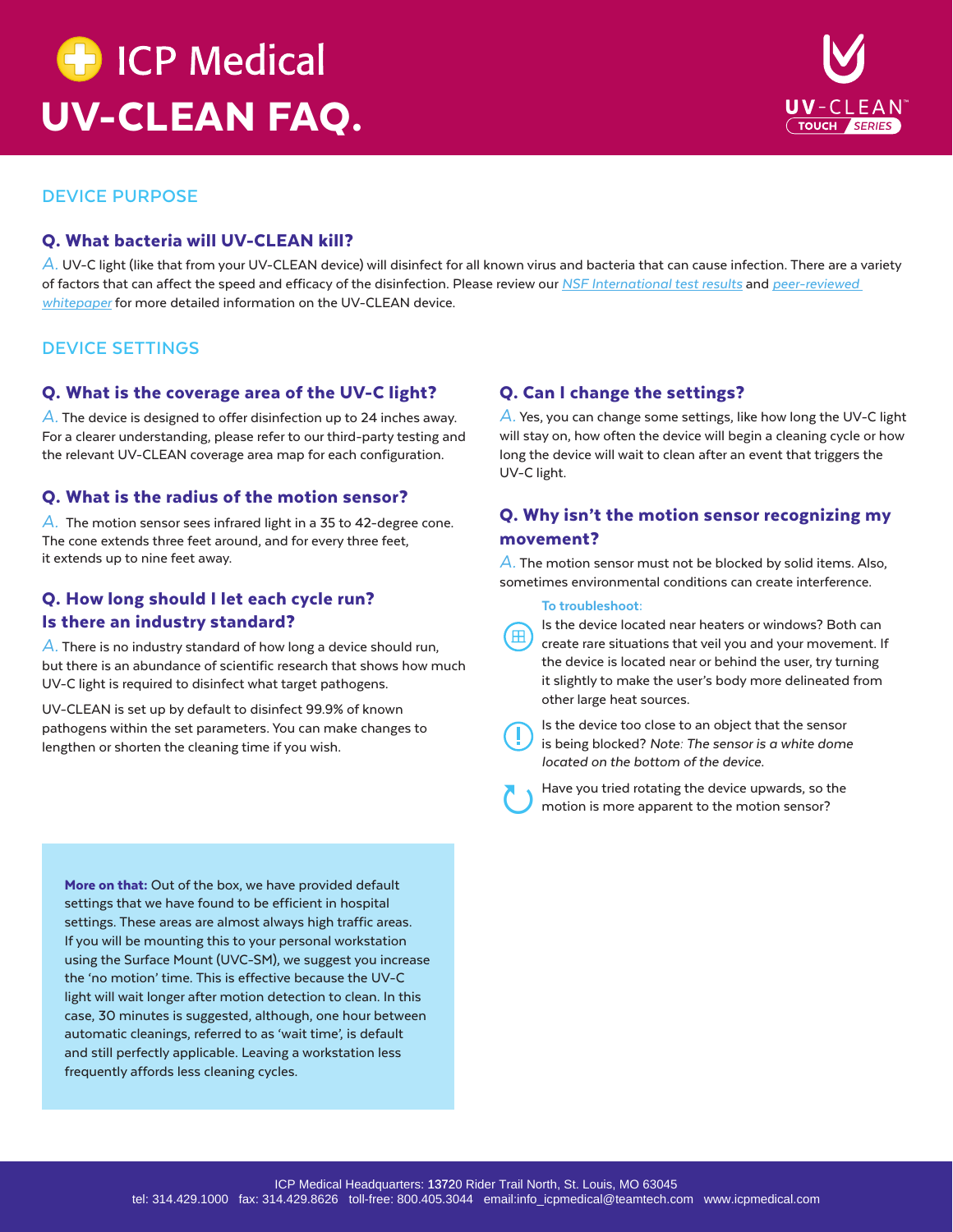



# **AUDIT INFORMATION & SOFTWARE**

#### Q. Does UV-CLEAN connect to my network?

*A.* No, your UV-CLEAN device will locally store information, including the date and time a cleaning cycle was initiated, how long the cycle ran and if the cycle ran complete or was interrupted by motion. The device will store the most current 29,000 or more activities.

### Q. How do I retrieve the audit information?

*A.* The audit information is saved onboard the device. It may be viewed in the audit software, where it can also be downloaded as a spreadsheet file. The data is transferred to the audit software via a micro-USB cable (provided) when the *[UV-CLEAN audit software](https://uvclean.proximitysystems.com/latest-software/)* is installed on a computer.

# Q. Why is the audit software information for the device, such as serial number and firmware, blank or gray?

*A.* The audit software has a refresh from device button. It must be pressed first.

#### To troubleshoot:



Is the micro USB cable, used for data exchange, plugged into the back of the device fully?

Is the other end plugged into the computer you are using to view the software?



Is the power cable for the device still plugged in at both the device and the wall or USB power source?

## Q. Why do the time defaults not look correct when I plug in my device, even after I changed them last time it was plugged in?

*A.* The actual device settings will populate the time area once the refresh from device button is pressed. The device is not automatically exchanging information when it is plugged into the computer.

# Q. Why do the changes I make to the settings in the audit software not transfer to the device?

*A.* The save to device button must be pressed in the audit software after a change is made, in order for it to transfer to the device firmware.

#### To troubleshoot:



Is the micro USB cable, used for data exchange, plugged into the back of the device fully?



Is the other end plugged into the computer you are using to view the software?

# **UV-C BULB**

# Q. What is the blue light I see coming from the bulb?

*A.* It is not an indication of an issue. This light is ambient energy, not UV-C light, which is why you can see it. The light is a byproduct of the energy being created.

## Q. How long does the bulb last? Is it replaceable?

*A.* All UV-CLEAN devices are designed to exceed the warranty of one year, even with extreme use. The exact life of a bulb is related to actual usage, which can vary depending on the exact settings and environment in which it is placed. Please note, the bulb is not replaceable .We do not recommend opening the device. Internally, high voltage is present when the device is powered.

# Q. How do I know if the bulb isn't working?

*A.* The UV-CLEAN logo on the front of the device is an indicator light. if it is a blinking blue and white, an issue is occurring. The audit software can tell you more about the current health of your bulb. This is explained in the instructions.

#### To troubleshoot:

- Is the barrel/cylinder shaped power plug pushed all the way in or is it partially installed in the back of the UV device? Is the plug fully installed at the wall adapter or USB source?
- Is the USB source a 3.0 USB? This is required.
- Have you tried unplugging and then plugging back in the power plug?

If the indication persists, the bulb may have become damaged or the end of its lifespan.

#### Q. What happens if the bulb were to break?

*A.* UV-C bulbs do contain a trace amount of mercury (as do many other commonly used bulbs such as Compact Fluorescent Bulbs), and if broken, should be handled with care. All visible bulb components should be carefully swept into a sealable bag, box or jar and taken outdoors. Do not vacuum. Read the *[EPA guidelines](https://www.epa.gov/cfl/cleaning-broken-cfl)* for more information.